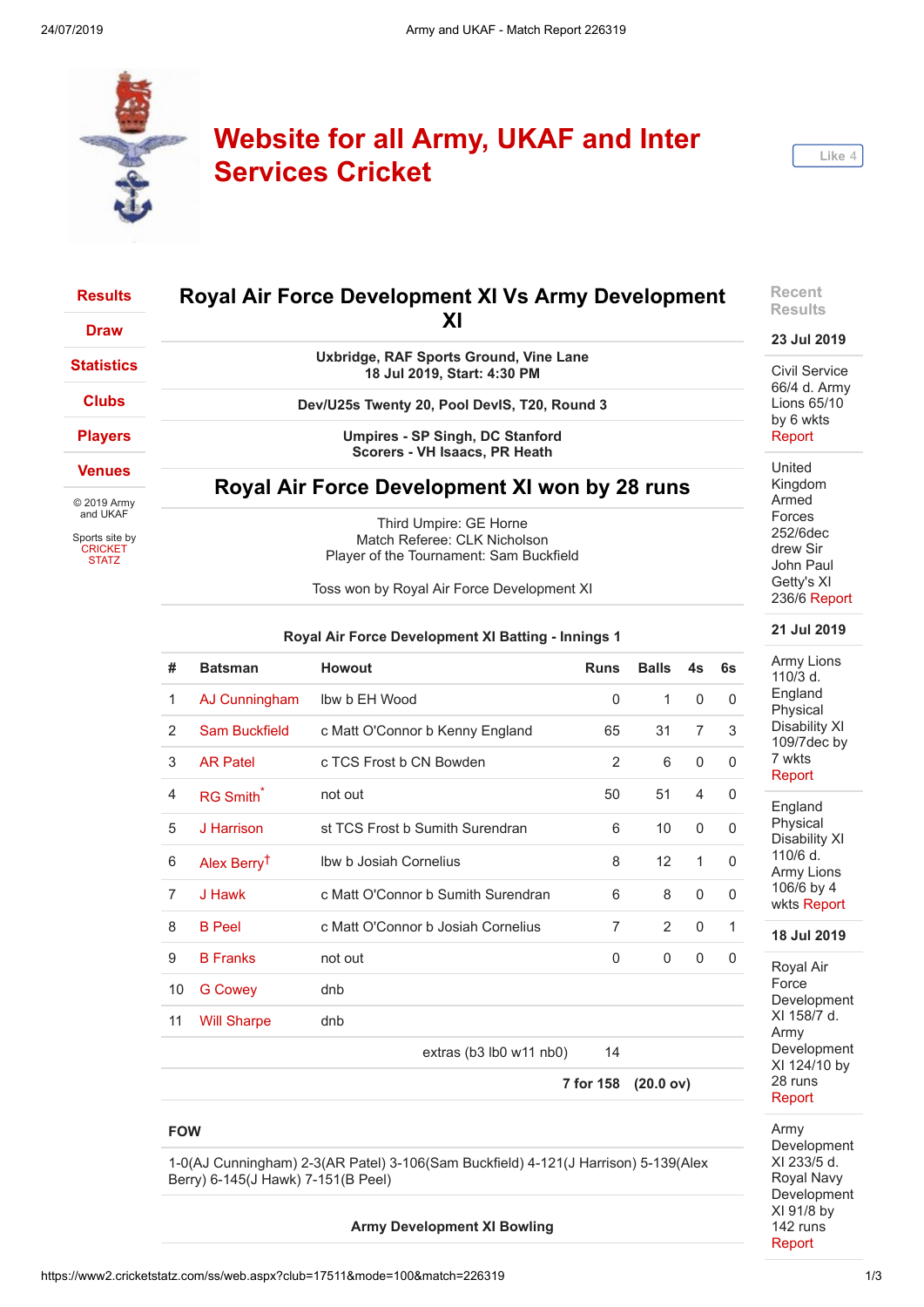### 24/07/2019 Army and UKAF - Match Report 226319

| <b>Bowler</b>           | O | M | R  | W            | wd       | nb |
|-------------------------|---|---|----|--------------|----------|----|
| <b>EH Wood</b>          | 3 | 0 | 26 | 1            | 2        | 0  |
| <b>CN Bowden</b>        | 3 | 0 | 27 | $\mathbf 1$  | 2        | 0  |
| <b>NB Schofield</b>     | 3 | 0 | 43 | $\Omega$     | $\Omega$ | 0  |
| <b>Kenny England</b>    | 4 | 0 | 19 | $\mathbf{1}$ | 0        | 0  |
| <b>Sumith Surendran</b> | 4 | 1 | 16 | 2            | $\Omega$ | 0  |
| <b>Josiah Cornelius</b> | 3 | 0 | 18 | 2            | 2        | 0  |
|                         |   |   |    |              |          |    |

## **Army Development XI Batting - Innings 1**

| <b>Batsman</b>               | <b>Howout</b>              | <b>Runs</b>    | <b>Balls</b>   | 4s           | 6s           |
|------------------------------|----------------------------|----------------|----------------|--------------|--------------|
| Matt O'Connor                | c G Cowey b B Peel         | 0              | 4              | $\mathbf{0}$ | 0            |
| <b>Kenny England</b>         | b J Hawk                   | 22             | 14             | 3            | 1            |
| <b>EH Wood</b>               | b J Hawk                   | 7              | 9              | 1            | $\Omega$     |
| <b>TCS Frost<sup>†</sup></b> | c AR Patel b J Hawk        | 12             | 8              | $\mathbf{1}$ | 1            |
| <b>Varun Bali</b>            | c G Cowey b AR Patel       | 14             | 14             | 2            | $\mathbf{0}$ |
| <b>OJ Cross</b>              | <b>b AR Patel</b>          | 16             | 11             | 2            | $\Omega$     |
| <b>CN Bowden</b>             | c Alex Berry b AR Patel    | $\Omega$       | $\overline{2}$ | $\mathbf{0}$ | $\Omega$     |
| NB Schofield <sup>*</sup>    | c RG Smith b Will Sharpe   | 8              | 18             | 1            | $\Omega$     |
| <b>Josiah Cornelius</b>      | run out B Franks           | 14             | 9              | 2            | 1            |
| <b>Harrison Clarke</b>       | not out                    | $\overline{7}$ | 13             | $\mathbf{1}$ | $\Omega$     |
| <b>Sumith Surendran</b>      | run out Alex Berry         | 3              | 4              | 0            | 0            |
|                              | extras ( $b1$ lb5 w15 nb0) | 21             |                |              |              |
|                              |                            |                |                |              |              |

**10 for 124 all out (17.0 ov)**

### **FOW**

1-2(Matt O'Connor) 2-29(EH Wood) 3-49(Kenny England) 4-52(TCS Frost) 5-82(Varun Bali) 6-82(CN Bowden) 7-83(OJ Cross) 8-98(Josiah Cornelius) 9-112(NB Schofield) 10- 124(Sumith Surendran)

| Royal Air Force Development XI Bowling |   |          |    |             |          |    |  |  |
|----------------------------------------|---|----------|----|-------------|----------|----|--|--|
| <b>Bowler</b>                          | Ο | M        | R  | W           | wd       | nb |  |  |
| <b>B</b> Peel                          | 4 | 0        | 18 | 1           | 1        | 0  |  |  |
| J Hawk                                 | 3 | 0        | 19 | 3           |          | 0  |  |  |
| <b>B</b> Franks                        | 2 | $\Omega$ | 22 | $\mathbf 0$ | 0        | 0  |  |  |
| <b>AR Patel</b>                        | 4 | $\Omega$ | 34 | 3           | $\Omega$ | 0  |  |  |
| AJ Cunningham                          | 3 | 0        | 18 | 0           | 1        | 0  |  |  |
| <b>Will Sharpe</b>                     | 1 | 0        | 7  | 1           |          | 0  |  |  |

\*Captain †Wicket Keeper - Last updated 19 Jul 2019 GMT

Royal Air Force Development XI 81/0 d. Royal Navy Development XI 80/4 by 10 wkts [Report](https://www2.cricketstatz.com/ss/runreport2.aspx?club=17511&mode=100&match=226317)

Club Cricket **Conference** 94/2 d. Army 92/10 by 8 wkts [Report](https://www2.cricketstatz.com/ss/runreport2.aspx?club=17511&mode=100&match=226322)

### **17 Jul 2019**

Royal Logistic Corps 259/10 d. Royal Engineers 80/10 by 179 runs [Report](https://www2.cricketstatz.com/ss/runreport2.aspx?club=17511&mode=100&match=226326)

**16 Jul 2019**

Royal **Artillery** 180/5 d. Royal Corps of Signals 136/10 by 45 runs [Report](https://www2.cricketstatz.com/ss/runreport2.aspx?club=17511&mode=100&match=226280)

Royal Logistic Corps 176/2 d. REME 172/5 by 8 wickets [Report](https://www2.cricketstatz.com/ss/runreport2.aspx?club=17511&mode=100&match=226278)

**11 Jul 2019**

Aldershot CC Ladies 145/4 d. Army Ladies 128/4 by 18 runs [Report](https://www2.cricketstatz.com/ss/runreport2.aspx?club=17511&mode=100&match=226116)

**9 Jul 2019**

Army Development XI 130/4 d. Cove Cricket Club 128/6 by 6 wkts [Report](https://www2.cricketstatz.com/ss/runreport2.aspx?club=17511&mode=100&match=221481)

Army 247/10 d. Stragglers of Asia 156/10 by 91 runs [Report](https://www2.cricketstatz.com/ss/runreport2.aspx?club=17511&mode=100&match=221465)

# **8 Jul 2019**

Army Development XI 163/4 d. Aldershot Cricket Club